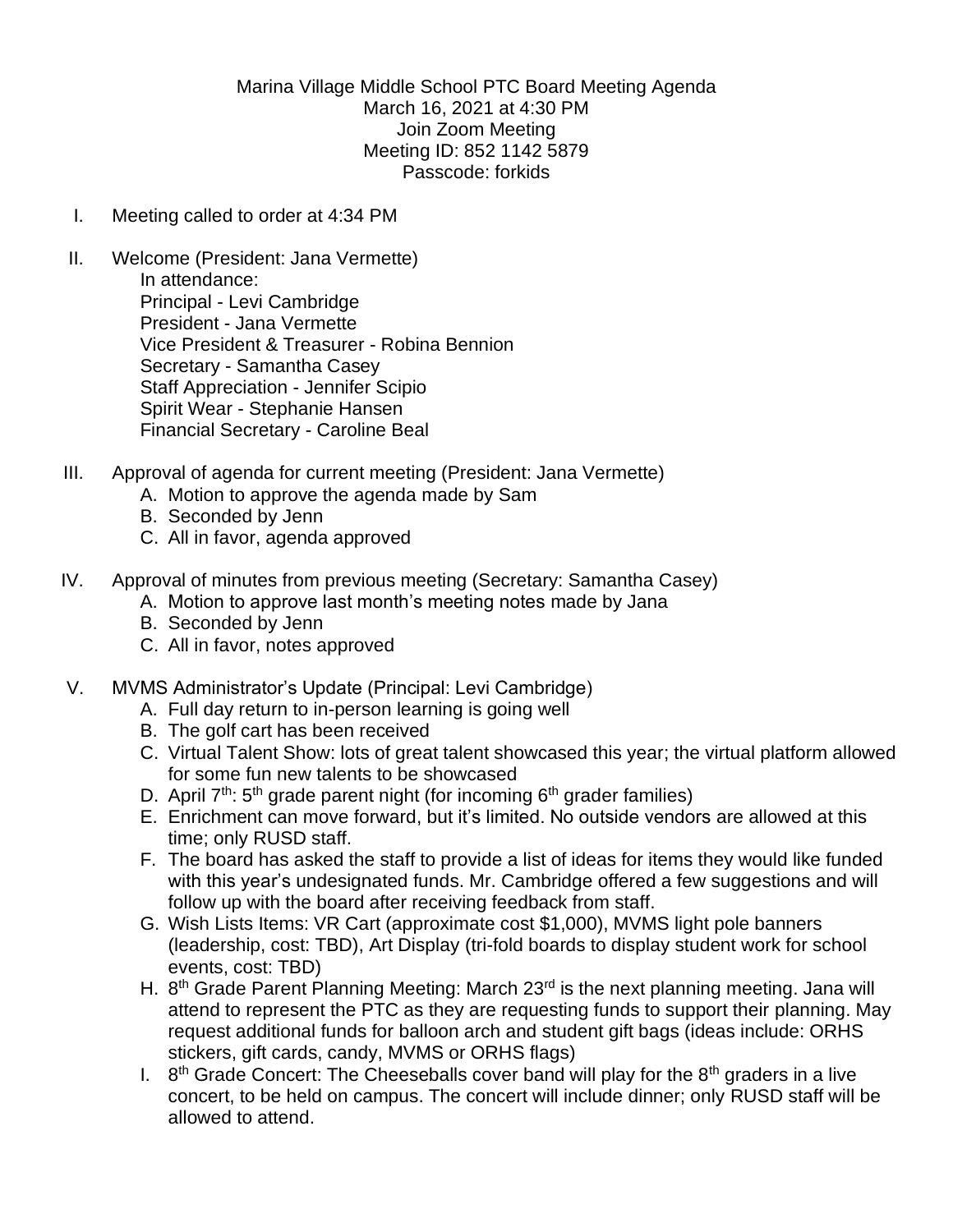- J. 8<sup>th</sup> Grade Promotion: Promotion will be a drive through ceremony similar to last year. The 8<sup>th</sup> grade parent planning committee will work out the details. PTC has a budget set aside; parents will do all the planning. PTC will be responsible for labeling the parking spots as we did last year (family name sign and balloon). Sam will work on the map and provide details to administration based on the sales we had for reserved parking from the SOS campaign.
- VI. Treasurer's Report (Treasurer: Robina Bennion)
	- A. Budget: Next year's operational costs are set aside each year to set new board up to have enough funds to get started. This is approximately \$11,159.00.
	- B. Budget Adjustments: Board discussed the following proposed budget adjustments:
		- Digital Media +\$171.48
		- Mustang of the week -\$500.00
		- Planners -\$361.13
		- PTC Sponsored Events -\$500.00
		- Spirit Wear -\$1,800.00
		- Fundraising +\$250.00
		- Staff Appreciation +\$400.00

Motion to approve for the proposed budget adjustments was made by Jana. Motion was seconded by Robina.

All in favor, motion carried.

- C. Undesignated funds: to be discussed in more detail at next month's meeting
- D. Activity (disbursements & deposits): see below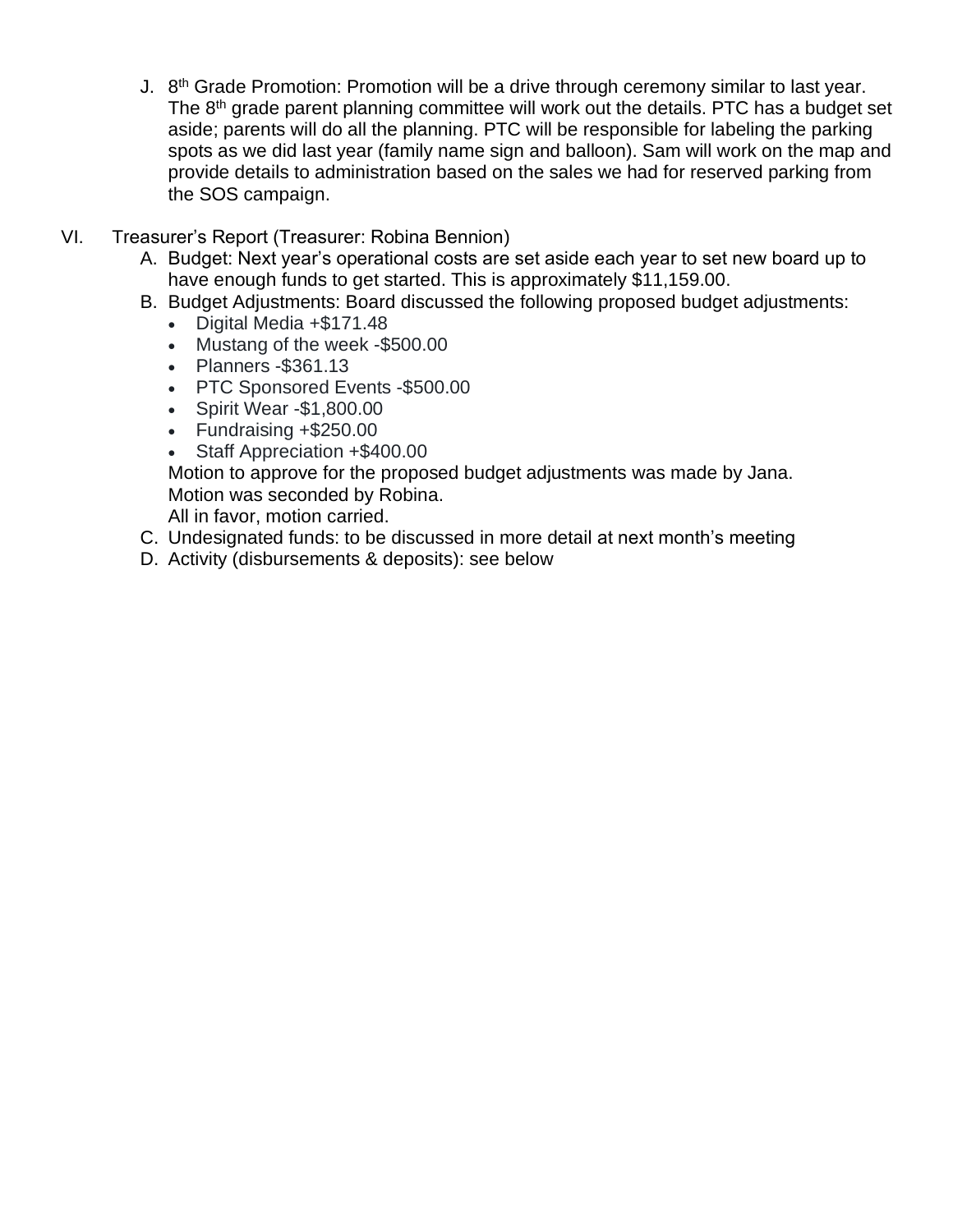## **Marina Village Middle School PTC Balance Sheet**

As of March 16, 2021

|                                       | Mar 16, 21 |
|---------------------------------------|------------|
| <b>ASSETS</b>                         |            |
| <b>Current Assets</b>                 |            |
| <b>Checking/Savings</b>               |            |
| <b>El Dorado Savings Bank</b>         | 32.220.41  |
| <b>PayPal Account</b>                 | 97.50      |
| <b>Total Checking/Savings</b>         | 32,317.91  |
| <b>Accounts Receivable</b>            |            |
| <b>Accounts Receivable</b>            | 175.00     |
| <b>Total Accounts Receivable</b>      | 175.00     |
| <b>Total Current Assets</b>           | 32,492.91  |
| <b>TOTAL ASSETS</b>                   | 32,492.91  |
| <b>LIABILITIES &amp; EQUITY</b>       |            |
| <b>Equity</b>                         |            |
| <b>Opening Balance Equity</b>         |            |
| <b>Designated - Pending Projects</b>  | 6,088.00   |
| <b>Undesig Funds - Oper Exp CY</b>    | 2,496.00   |
| Undesig Funds - Oper Exp Nxt Yr       | 11,159.00  |
| <b>Undesignated Funds</b>             | 6,140.89   |
| <b>Total Opening Balance Equity</b>   | 25,883.89  |
| <b>Net Income</b>                     | 6,609.02   |
| <b>Total Equity</b>                   | 32,492.91  |
| <b>TOTAL LIABILITIES &amp; EQUITY</b> | 32,492.91  |
|                                       |            |
| <b>Designated - Pending Projects</b>  | 6,088.00   |
| Undesig Funds - Oper Exp CY           | 2,496.00   |

## VII. Fundraising (Deanna Carnahan updated via email)

## A. Family Night Out:

Cascada: We still have not received the check. The board agreed, we will no longer use them for future fundraiser due to lack of communication and complaints of poor service. Chick-Fil A: Our total for the day was \$1,412, our check is for \$282.00. We should receive the check within the week.

8,584.00

Mountain Mike's: We received a check for \$320.00.

Marina has 3 more Family nights planned for this year:

April 7th- Rubio's

April 21st- Mountain Mike's

May 12th- Mountain Mike's

B. Future Fundraising Updates: Empire Ranch does not do golf tournaments anymore, Serrano doesn't have an opening until August. DeAnna will contacted Cameron Park if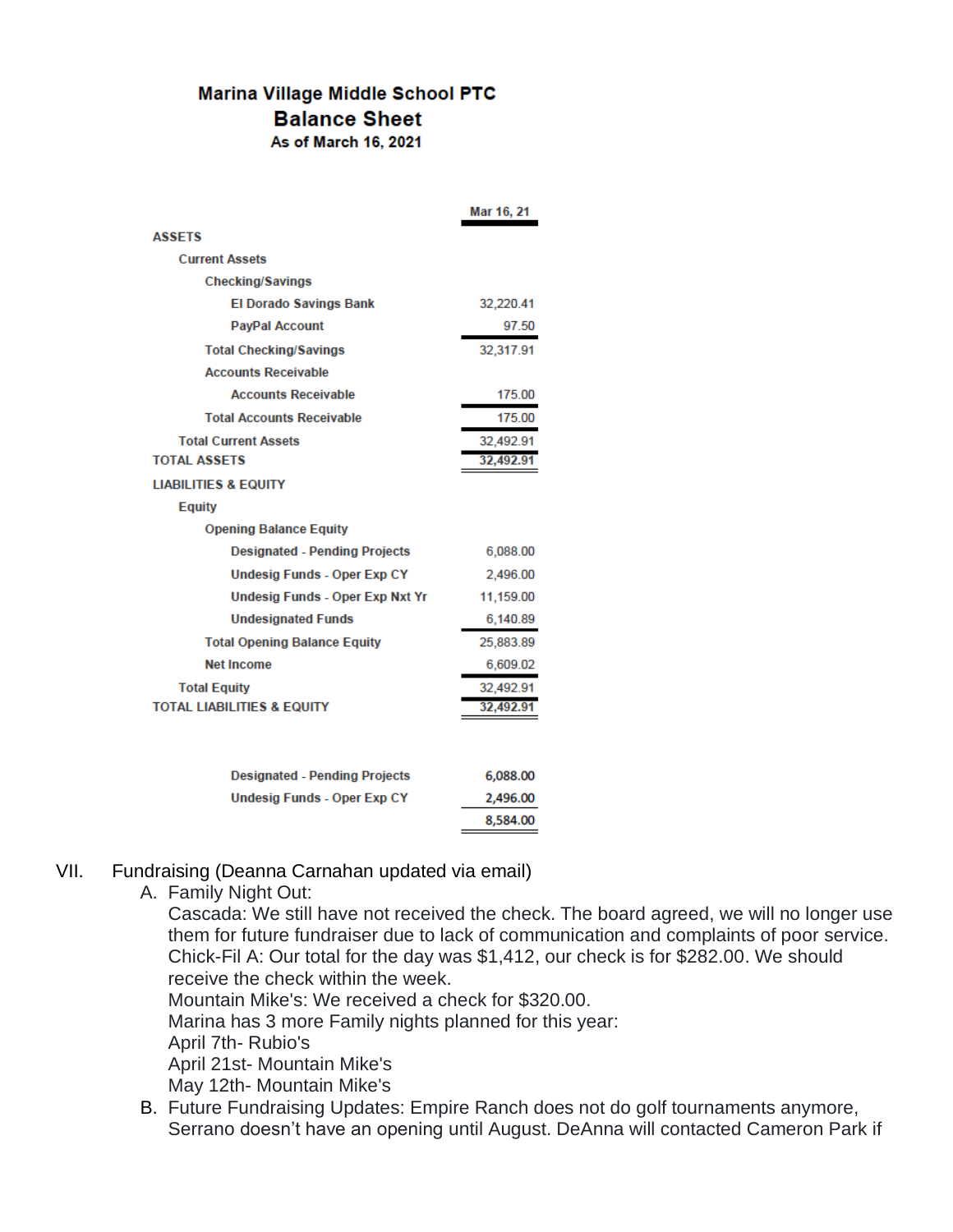the board feels a golf tournament is doable this year. Also considering Flying Disc Golf Park in Folsom. Will discuss more at our next meeting.

- VIII. Publicity/Website/Communications (Colleen Triana updated via email)
	- A. Social media and PTC website is up to date.
	- B. Will post open PTC Board positions for next year; everyone should be actively recruiting.
	- IX. Volunteer Coordinator (Kelley Gordon updated via email)
		- A. There are no events to report on at this time; will be available to support  $8<sup>th</sup>$  grade events if needed
	- X. Spirit Wear (Stephanie Hansen)
		- A. MVMS T-shirt order has been placed for 5<sup>th</sup> graders from Lake Forest
		- B. T-Shirt contest update; winner to be announced soon
	- XI. Beautification (Sara Haliday & Robina Bennion updated via email)
		- A. Current Need: vegetable seeds, planting pods (to get the seeds started), garden gloves (as there are none in the shed), and a portable greenhouse for the science department (still waiting on confirmation on the refund of the old one), little tags to label vegetables in the raised beds, and some sunflower seeds to grow sunflowers in the raised beds.
		- B. Recycle Bank Water Wise Going Green Project (Grant \$1,500): Funds are currently being held by MVMS; Gina to request reimbursement as funds are expended. Current balance \$505.93.
			- roses and bender board around the flagpole
			- picking garden with fruit trees and berries
			- deer fencing around picking garden
			- raised bed outside classrooms
			- removing high water usage plants and replace river cobbles to create a short wall around oak tree
			- create a walkway using bend a board and decomposed granite
			- remove stump by lunch area/gym and plan low irrigation herbs
		- C. Latrobe Grant (\$2,500): Green house was purchased with these funds. Current balance \$1,427.51
		- D. Youth Environmental Activity Club Launch
			- fruit trees and bushes \$800
			- signs for recycling bins \$30
			- recycling bins \$480
			- rainwater collectors \$300
			- greenhouse \$890
		- E. Endowment Grant (\$2,800). Current balance \$2,274.63.
			- outdoor science gardens and green house
			- campus wide recycling and compost programs
			- outdoor live lab science lessons
			- Recycling: Bins and receptors around campus that were made last year, however, not doing any type of recycling projects this year due to COVID. Hoping to pick back up next year; need someone who wants to be in charge of collecting the recycling and then taking it in; there will be a new garden club facilitator next school year